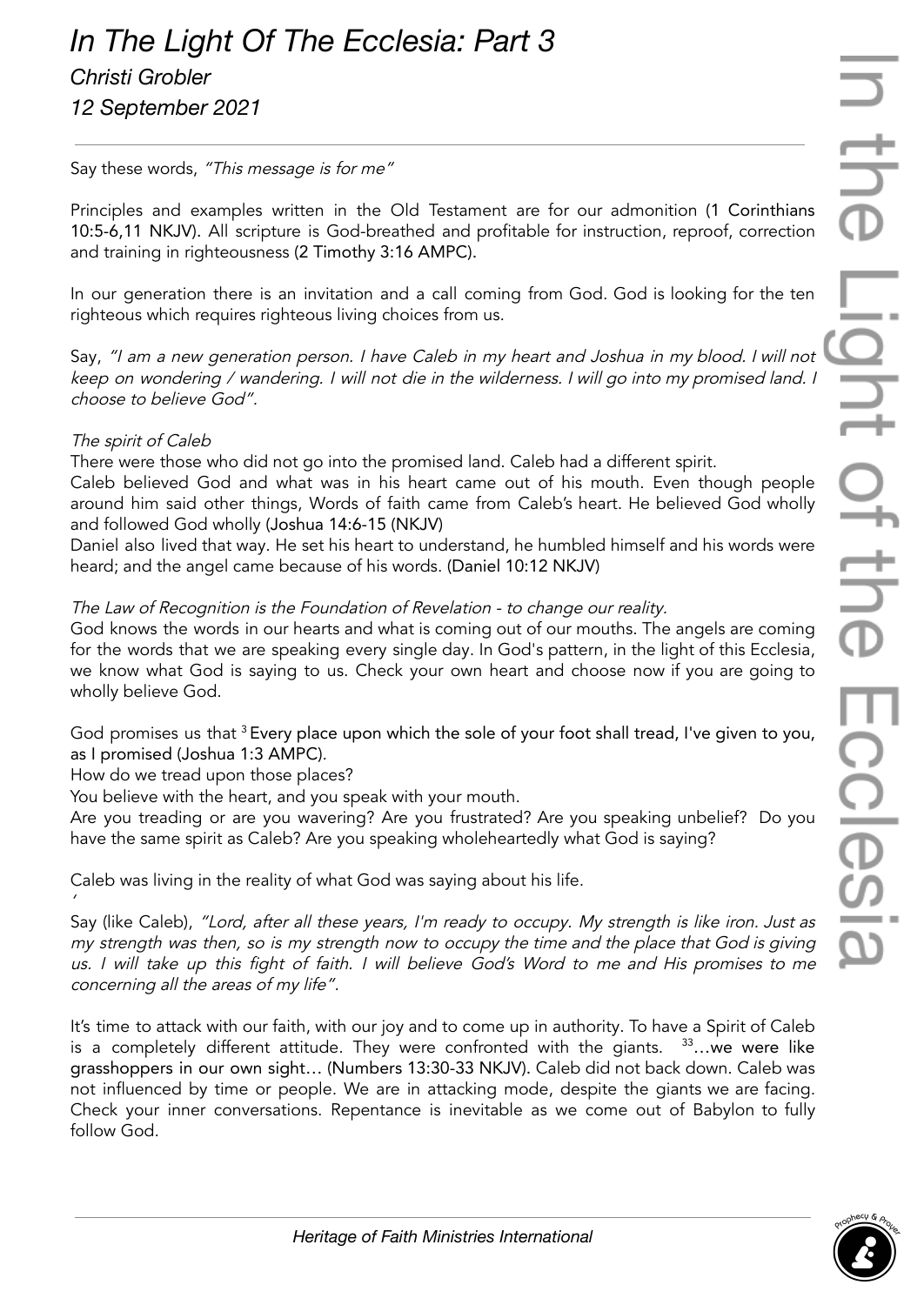Say, "Give me this mountain of which the Lord spoke in that day. It may be that the Lord will be with me, and I shall be able to drive them out as the Lord said.

#### Caleb means – all Heart; enlarged.

Say, <sup>I</sup> have the heart of Caleb; <sup>I</sup> have the heart of Pastor John, that spirit upon me to keep on going and becoming what God wants me to do. I call those things which are not as though they are (Romans 4:17). <sup>I</sup> keep on asking, <sup>I</sup> keep on seeking.

(If you do not ask; you do not get. If you do not call; nothing is coming.)

#### Caleb also means - attack, forcible.

Caleb had a conquering spirit. He had a spirit that was ready to attack and to war and to take what God had for him. We've got to position ourselves and attack with the Word of God (Isaiah 60). The self-fulfilling power of the Word; we speak it into our circumstances, we call it, we declare it and then have it.

This attitude to want to occupy was in Caleb's daughter too (Joshua 15:13-19 AMPC). What are your children hearing you say? Are you going *Big and Bold* with Pastor John and with Jesus?

### Different means - not the same as the other one; unlike; incompatible.

In our generation, where God wants to bring us to maturity in this *Ecclesia Rising*, people can be incompatible. We pick up our cross and we follow Jesus. We develop our inner nature and say, "I will do what Jesus did. <sup>I</sup> will not do it in self-will. <sup>I</sup> will not do what the people around me are doing.

Only you can check your own heart to say, "Lord, am I really following you? Am I allowing any kind of pressure or frustration in my life to come and to cause me to have words different from what You are saying?"

The words Jesus is giving to Pastor John and Pastor Sharon is His Words. The people who did not go into the Promised Land did not come against Moses, they came against God. If you reject God's delegated authority, you're coming against Him. The people were murmuring, unbelieving, hard-hearted. They did not integrate themselves into the collective greatness and the ways of God. They were rebellious, disobedient and unwilling. For indeed, the gospel was preached to them. But the word which they heard did not profit them because they did not mix that with faith (Hebrews 4:2 NKJV). The real danger is when the messengers are coming to this Ecclesia that we just sit there, and we really don't align ourselves with God and don't mix it with faith. The greatest honour we can give God is to believe Him!

### Numbers 13:30-33; Numbers 14:4-10, 22-24,29-32,36-38 (AMPC, NKJV)

Caleb had a different spirit, a different attitude, believing God to the extent that God testified about him. Receive these words for yourself, to develop this spirit. Let these words resound in your spirit.

God is saying to us today, "I'm giving you the land. Come Big and Bold with your faith because I'm giving it to you."

There are many giants. While other people might justify and say we cannot do it, we say, "We can". Let us say, with Pastor John, in our collective greatness, "Let us go up at once and possess it because we are well able to conquer it".

Say, "God delights in me because Jesus is in me. The giants are bread to me, I am consuming them so easily, and it will make them part of my testimony. <sup>I</sup> displace fear with faith. <sup>I</sup> keep my